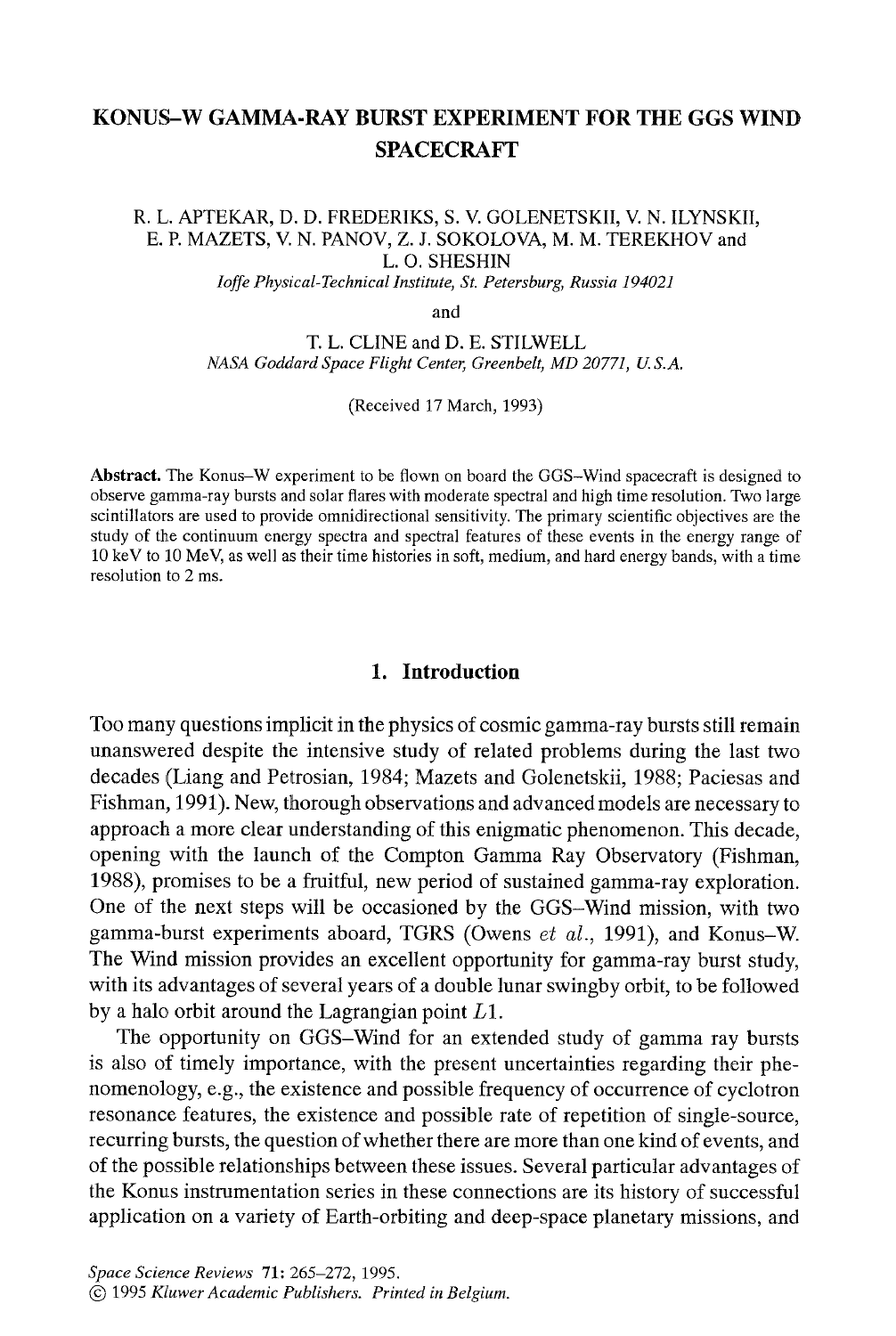the similarity of the GGS-Wind detector to some of those employed on the Compton Gamma Ray Observatory (Fishman, 1988). Also, the monitoring of bursts on the GGS-Wind mission helps ensuring the continuity of interplanetary networks for the purpose of precise burst source determination.

## **2. The Instrument**

The Konus-W instrument is a gamma-ray spectrometer designed primarily for the detection and study of cosmic gamma-ray bursts, with capabilities as well for the study of solar flares in the hard X-ray region. The instrument consists of two identical gamma-ray detectors and an electronic unit (KEB). Each detector is nearly omnidirectional in sensitivity; locating the two on opposite faces of the spacecraft will provide for the observation of the whole sky.

The principal goals of the experiment are as follows:

**-** the study of cosmic gamma ray burst intensity profiles with both good temporal and spectral resolution,

**-** the detection of spectral features, i.e., emission and absorption lines,

**-** the studies of the spectral composition of burst radiation and of the spectral variability in both the continuum and line emission,

- the study of the gamma-ray burst occurrence frequency and of the possibility of burst recurrence, and

**-** burst source localization by comparison with timing measurements from other spacecraft.

A schematic view of each gamma-ray detector is shown in Figure 1. The gammaray sensor is a NaI(T1) crystal 5 inches in diameter and 3 inches in height, placed into an aluminum container faced with a beryllium entrance window. The crystal scintillator is viewed by a photomultiplier tube (PMT) through a 20 mm thick lead glass. The sensors are mounted on the two faces of the spacecraft pointed parallel to the spin axis; in space, these directions will face approximately towards the north and south ecliptic poles. Some knowledge of the ecliptic latitude of a burst source will thus be possible by the comparison of rates. Solar flares will be viewed always at the same, zero-latitude, angle.

The electronics associated with the detector (Figure 2) include a high voltage supply, amplifiers, threshold discriminators, differential analyzers, a gamma-burst trigger unit, and commandable control circuits.

The two analog outputs, Al and A2, are designed for spectral measurements in two energy ranges, 10-750 KeV and 0.2-10 MeV. Outputs SG1, SG2, SG3, and SZ of each sensor provide signals of standard amplitude used for measuring the gamma-ray burst time profiles and background in the energy windows 10-50 KeV (G1), 50-200 KeV (G2), 200-750 KeV (G3), and >10 MeV (Z). To control the operation of the pulse height analyzers, enable signals ES 1 (10-750 KeV) and ES2 (0.2-10 MeV) are generated.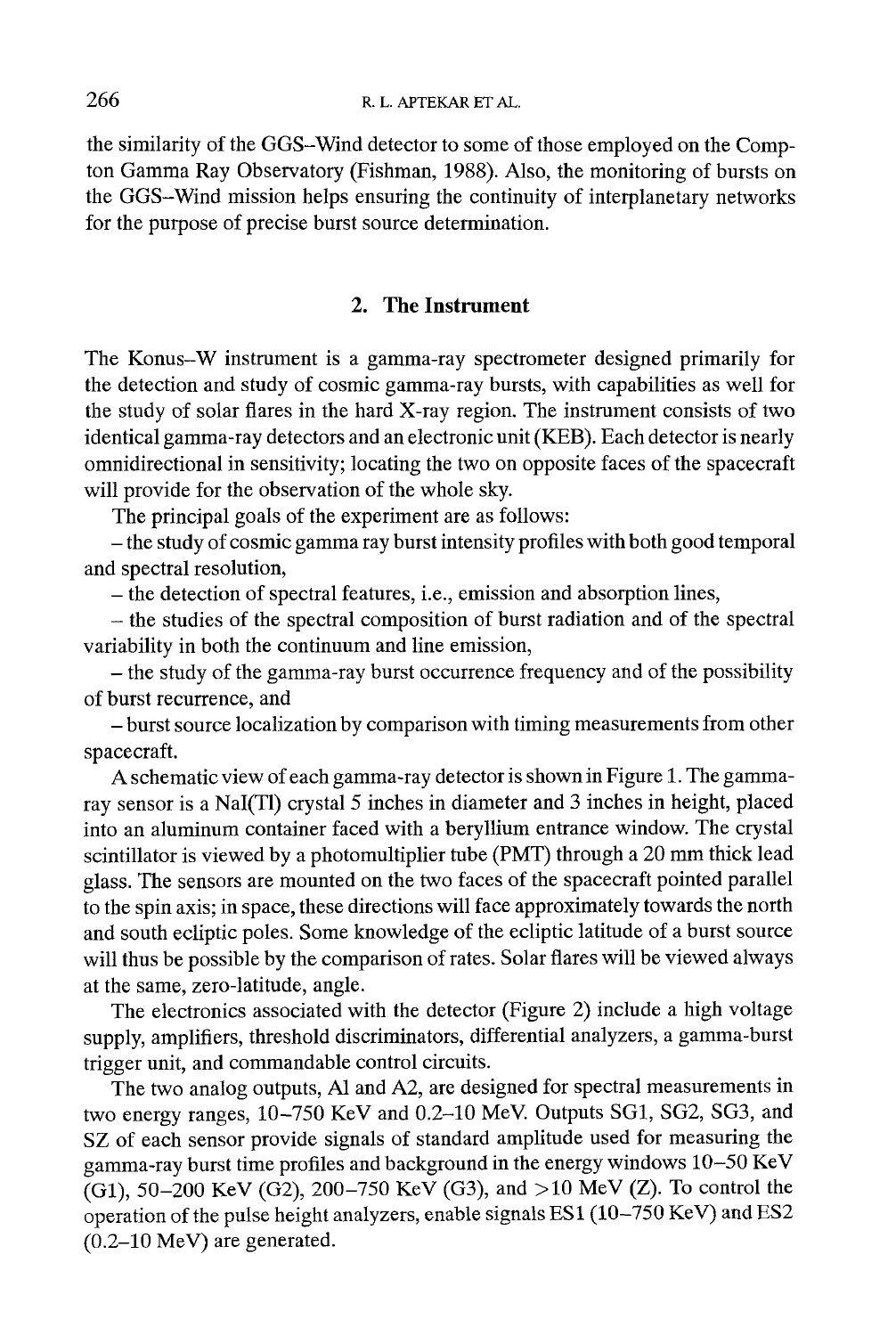

Fig. 1. Schematic view of the Konus-W gamma-ray sensor.



Fig. 2. A simplified functional block diagram of the Konus-W sensor.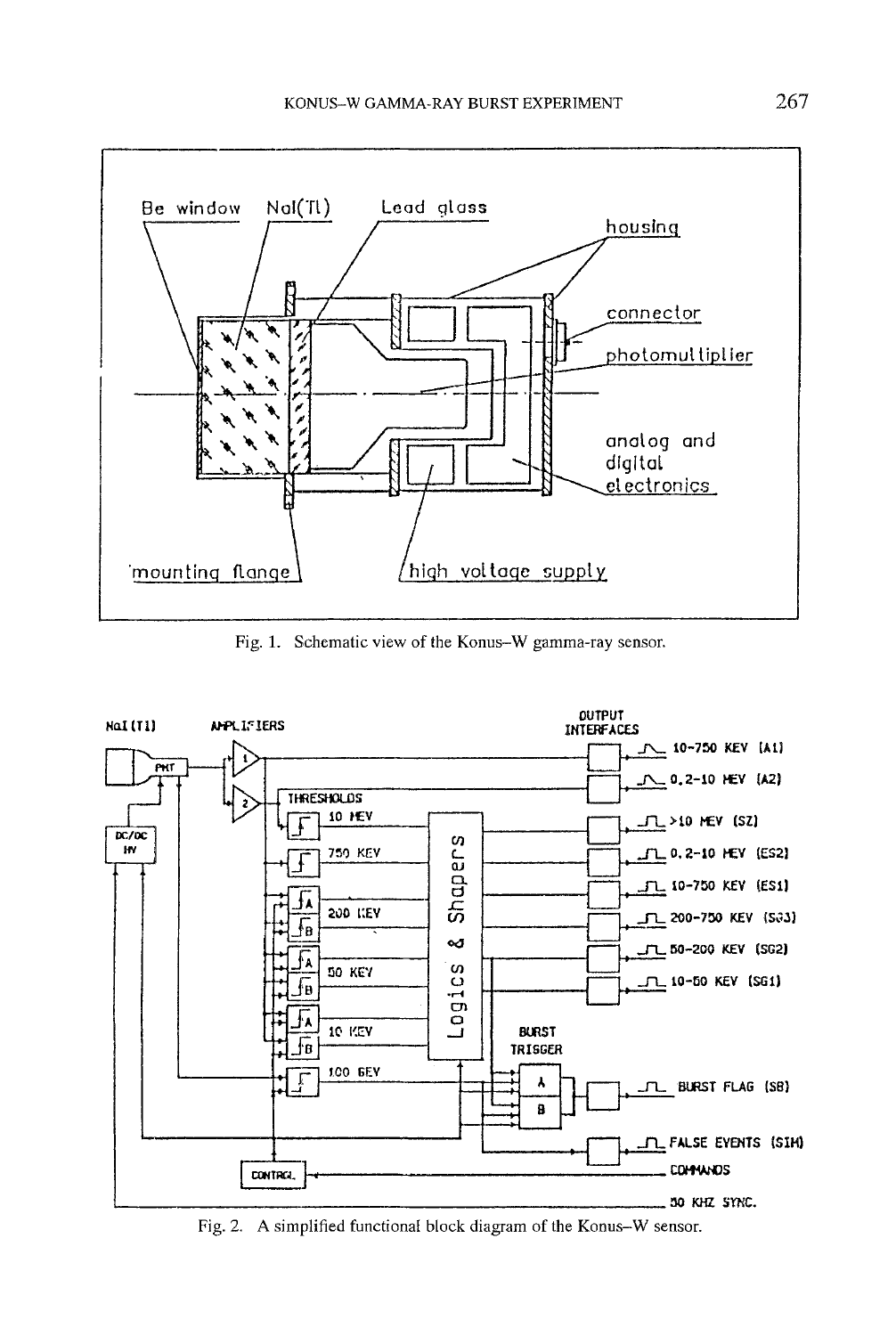The burst flag SB is generated by an analog burst trigger system. It operates with the G2 window (50-200 keV). This circuit continuously compares two current values of count rate, measured with time resolution 0.15 and 1.0 s, with the 30 saveraged count rate. If any current value exceeds the reference level by a certain amount, a trigger signal is generated and sent to the data processing system. Nominally, the burst trigger threshold is set at the  $6\sigma$  level and can be changed on command. It corresponds to a sensitivity of  $(1-5) \times 10^{-7}$  erg cm<sup>-2</sup>. The real sensitivity of burst detection depends on the structure of the event time profile and energy spectra.

Each sensor is controlled by 11 commands. Their purposes include:

**-** the adjustment and switching of the PMT high voltage,

**-** the configuration of redundant circuits,

**-** the control and switching of the burst trigger threshold

**-** the control and switching of the false-event protection threshold.

The Konus-W electronics box (KEB) processes analog and digital signals from the sensors (Figure 3). It contains:

- four pulse height analyzers (PHA) for spectral measurements in two energy ranges;

- four time history analyzers (THA) to measure the time profiles in three energy intervals;

- two high resolution time history analyzers (HRTHA);

- memory for storing PHA, THA and HRTHA data during the accumulation time;

**-** background measurement system (BMS);

**-** sensor selection and start of measurement system (BRTU);

**-** adaptation system controlling spectral measurements;

- control system for receiving commands and controlling instrument operation;

- TM system;

- housekeeping system;

- power supply system.

The sensor selection and start of measurement system (BRTU) selects the sensor which detected the burst and generates a command to start the accumulation of THA and PHA data into the memory. If a burst is so intense that both sensors generate the burst flag, the system connects to KEB the sensor that was the first to detect the burst and, hence, is more favorably oriented with respect to its source.

The amplitude analyzers PHA 1, 2, 3, 4 have 63 channels each with a quasilog scale. They are identical and can be connected to one of the ranges, A1 or A2. The PHAs are controlled by the adaptation system which determines the accumulation time for each spectrum based on the current intensity of gamma-radiation. The total number of spectra measured during a burst is 64. The first four of them are obtained with a fixed accumulation time of 64 ms. For the subsequent 52 spectra, the adaptation system determines the accumulation time which can vary from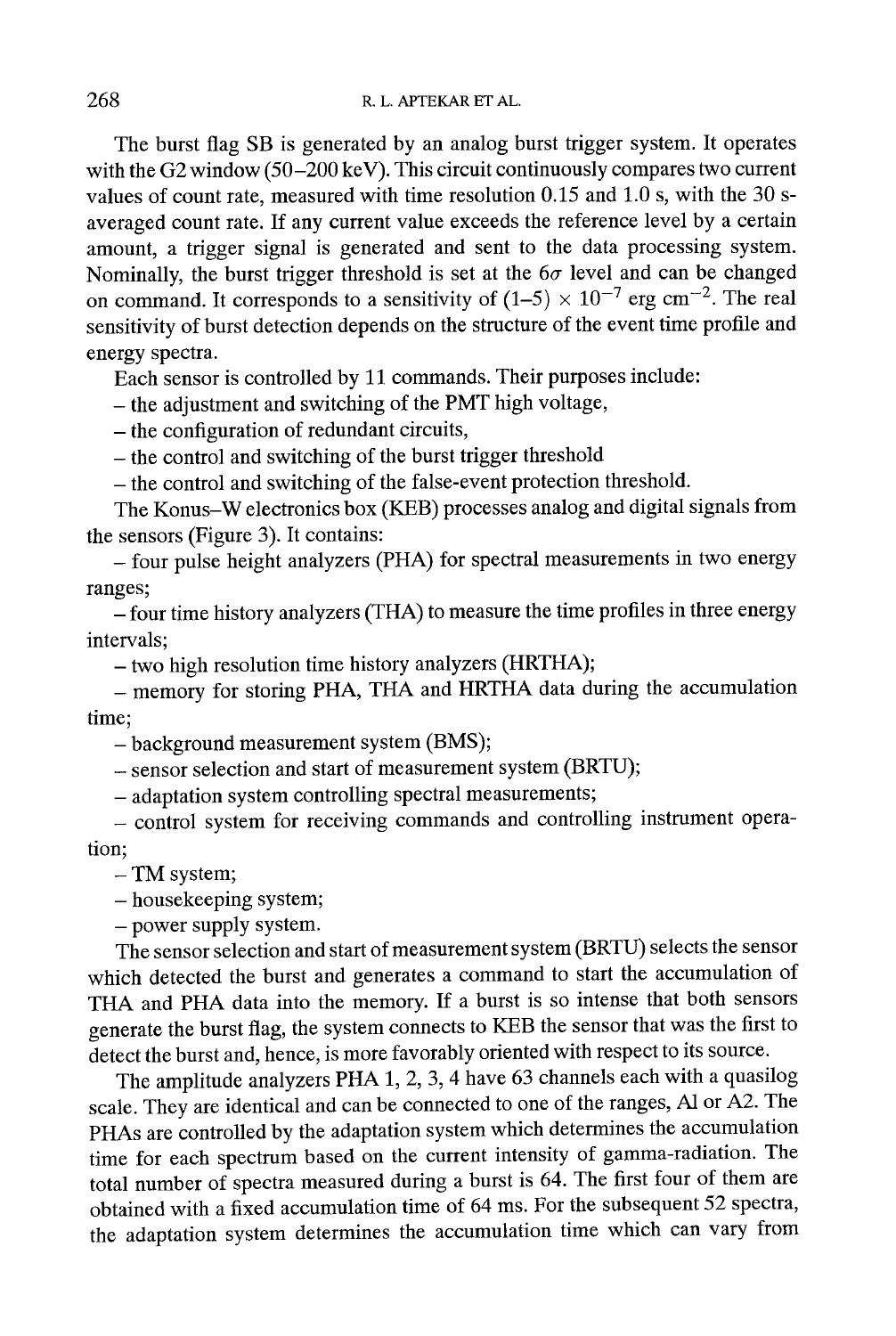

Fig. 3. A simplified functional block diagram of the Konus-W electronic unit.

0.256 to 8.192 s. The last 8 spectra are obtained in 8.192 s each. As a result, the minimum duration of spectral measurements is 79.104 s, and the maximum, 491.776 s. Figure 4 presents an example of energy spectra in the ranges A1 and A2 obtained during the test procedure at GSFC using a set of radioactive sources.

The time history analyzers THA 1, 2, 3, 4 have 4096 channels each and ensure measuring burst prehistories and histories in three energy windows consecutively with a resolution of 2 ms during the first  $1.026$  s, 16 ms during  $32.768$  s, 64 ms during 65.536 s, and 256 ms during 130.816 s. All THAs are identical and can be connected to any of the windows G1, G2. or G3.

The high resolution THAs (HRTHA) are intended for measuring high intensity sections of a time history with a 2 ms resolution in two energy windows. Each such section is 0.128 s long. The criterion for the recording to be made is that the number of counts at least in one 2 ms-interval be 16 or higher. Altogether, 64 sections of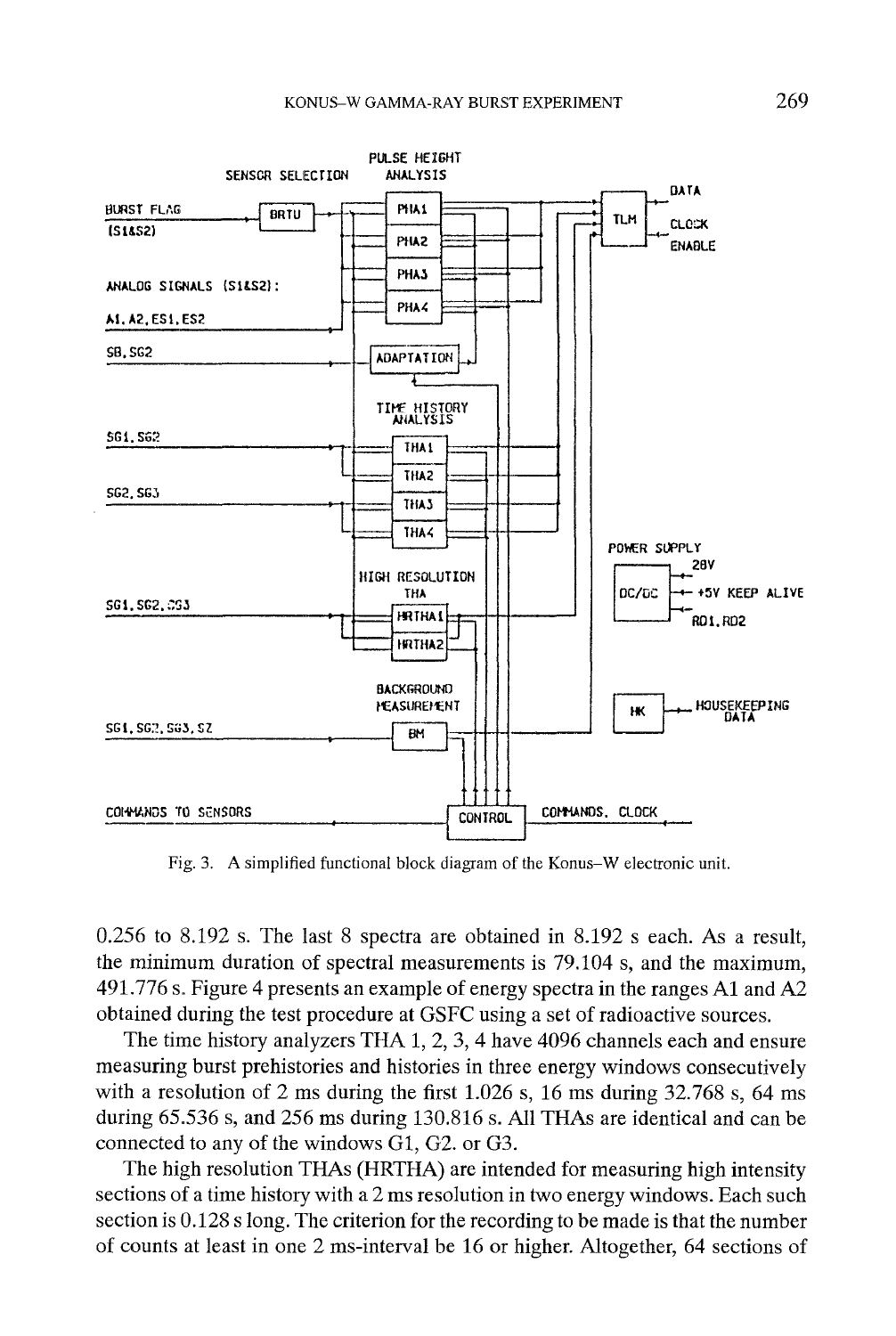

Fig. 4. Energy spectra with emission lines for burst simulated by radioactive sources.

total length 8.192 s can be measured with a high resolution in a burst. One section of time history in the energy bands G1 and G2 of a burst simulated by X-ray tube emission is shown in Figure 5. Spectral variability is revealed on a millisecond scale here, characteristic of the X-ray tube used in the test procedure at Ioffe.

The background measurement system (BMS) is designed for measurements of the gamma- and cosmic-ray background. The system operates continuously both in the absence of bursts (waiting mode of the instrument) and during burst measurements (burst detection mode). The instrument measures the count rates from both sensors in the ranges  $10-50$  keV (SG1),  $50-200$  keV (SG2),  $200-$ 750 keV (SG3), and  $>10$  MeV (SZ) with accumulation time of 2.94 or 1.47 s depending on the telemetry rate. The background measurements are not transmitted during the time interval required to read out the data accumulated in the instrument memories during the burst. In this period only a limited part of the background data is transmitted through the housekeeping system, namely, the count rate SG2 from the sensor which detected the last burst.

The power supply system produces instrument secondary voltages. It consists of two independent DC/DC converters which can be switched by relay commands.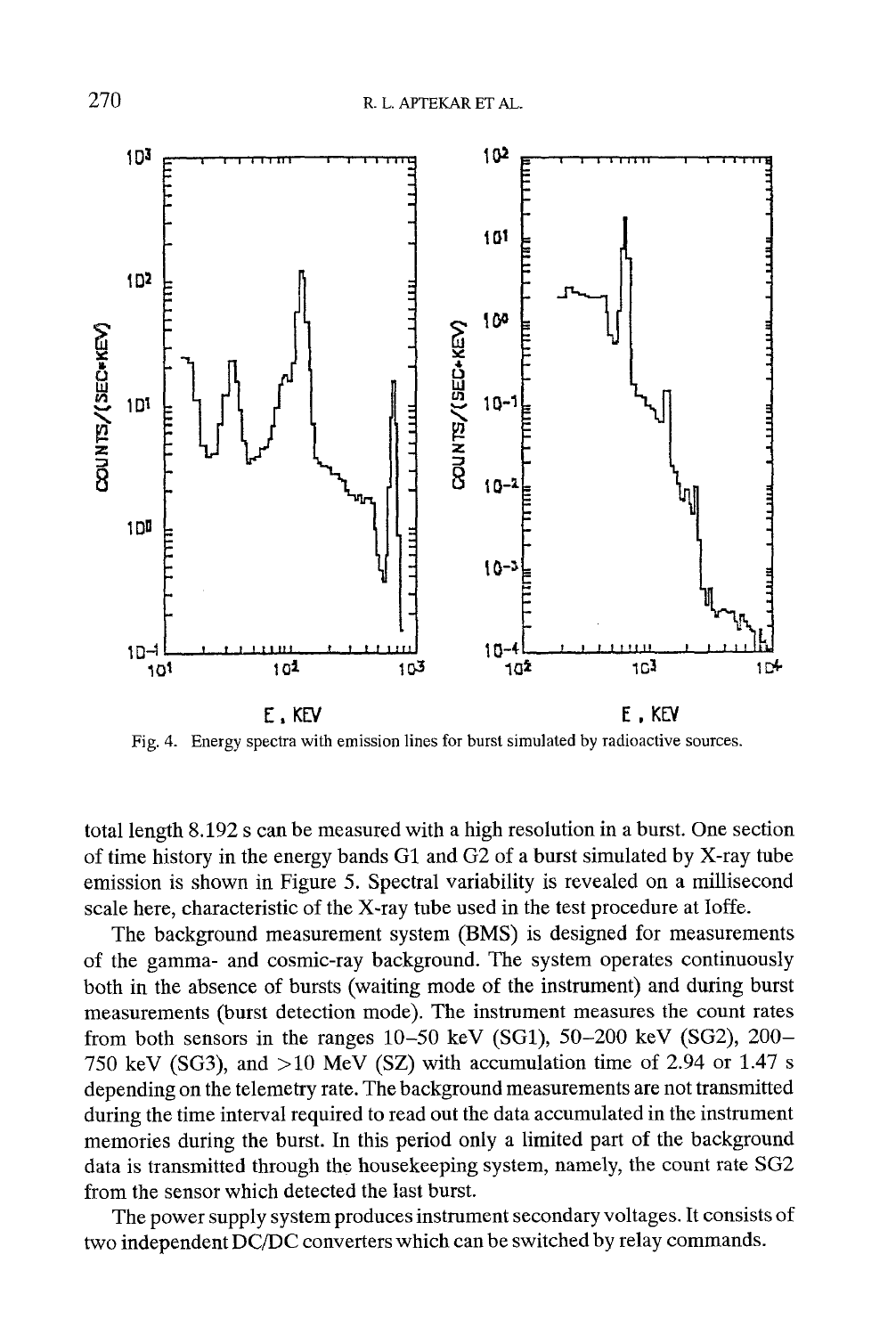

Fig. 5. Time profiles for burst simulated by pulsed X-ray tube.

In the absence of a gamma-ray burst or a solar flare, the instrument is in the waiting mode. The burst trigger signal from the sensor transfers the instrument into the data accumulation mode. Accumulation of burst data takes up 4 to 8 min. The desirable measuring program, e.g., a combination of energy spectra and time histories to be measured as well as the energy range to be covered, can be preselected by command.

On finishing the burst measurement mode, the instrument automatically switches to the data readout mode. The telemetry rate available for the Konus-W instrument is 55 bps. Hence, reading out the data stored in all instrument memories takes 100 minutes. This may result in a significant loss of burst detection, especially during periods of frequent solar flares. To reduce the dead time for gamma-ray burst detection, a nominal program of burst observations is envisaged. This program provides:

 $-$  measurement of 64 energy spectra in the 10–750 keV and 0.2–10 MeV bands with two pulse height analyzers (PHA),

- measurement of burst time histories in three energy windows with three time history analyzers (THA) and two high resolution time history analyzers (HRTHA).

Such a volume of data requires only about 1 hour to be read out. This program permits observation and study of the spectral variability of the continuum and its features on a time scale of 0.25-8.0 s. Faster analysis on time scales up to 2 ms can